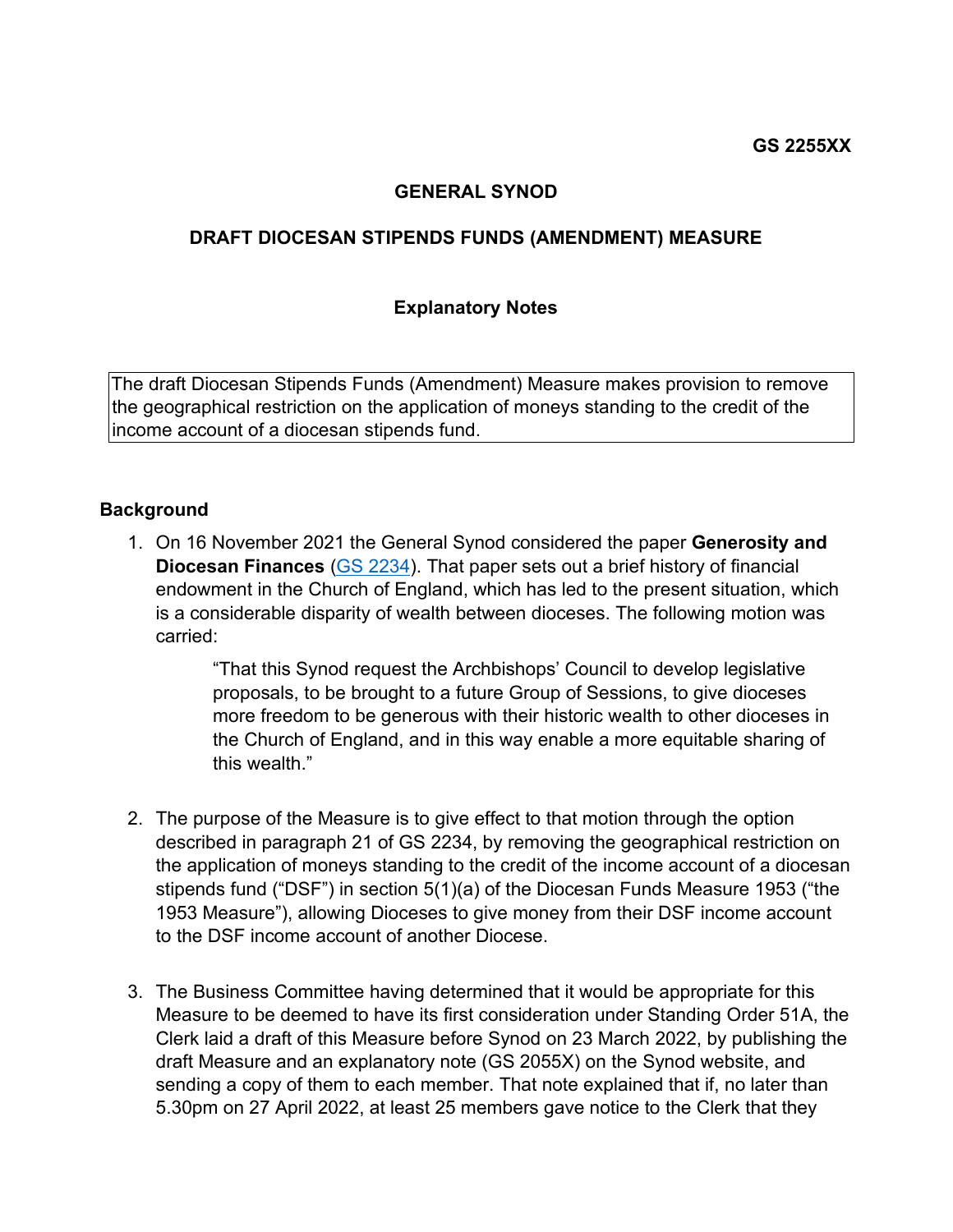wish the draft Measure to be debated, then the Business Committee would lay notice to that effect before Synod, and arrange for first consideration of the Measure to take place at a group of sessions. 29 members gave notice by the due date, and accordingly the Business Committee has laid notice to that effect and arranged for first consideration of the Measure to take place at the group of sessions in July 2022.

## **Procedural stages**

- 4. Standing Order 48(1) provides for Measures and Canons to be considered by the General Synod on the following successive stages:
	- **First Consideration (see SOs 51 and 52)**
	- Revision Committee (see SOs 54 to 57)
	- Revision (see SOs 53 and 58 to 60)
	- Final Drafting (see SO 61)
	- Final Approval (see SO 64).
- 5. The draft Measure is being considered by the General Synod at the July 2022 group of sessions on the **First Consideration Stage**.
- 6. The next stage will be the Revision Committee Stage. Members who wish to send proposals for amendment for consideration by the Revision Committee must do so in writing to [revisioncommittee@churchofengland.org](mailto:revisioncommittee@churchofengland.org) not later than 5.30 p.m. on Friday 9th September 2022.
- 7. The Measure is expected to return to the Synod for the Revision Stage in February 2023, with the Final Drafting and Final Approval Stages being taken in July 2023.

## **The Measure**

- 8. The Measure removes the geographical restriction on the application of DSF funds. It is purely permissive; there will be no obligation to use the power to give to the DSF of another diocese. In considering whether to use the power, a diocesan board of finance ("DBF") will need to have regard to its own charitable objects and obligations under general charity law.
- 9. The Measure gives two ways for a DBF to make a payment. The first is a direct gift, i.e. the giving DBF identifies one or more recipient dioceses, and gives some of its DSF income to them. But that may be uncomfortable, as it means the giving DBF has to make the decision about which of several dioceses who are genuinely in need should receive what may be a relatively small gift. So the second option is for the giving DBF to give the funds to a Church charity which is willing to act as administrator of the funds in order to pass onto one or more recipient dioceses. The most likely candidate to act as administrator is the Archbishops' Council, as due to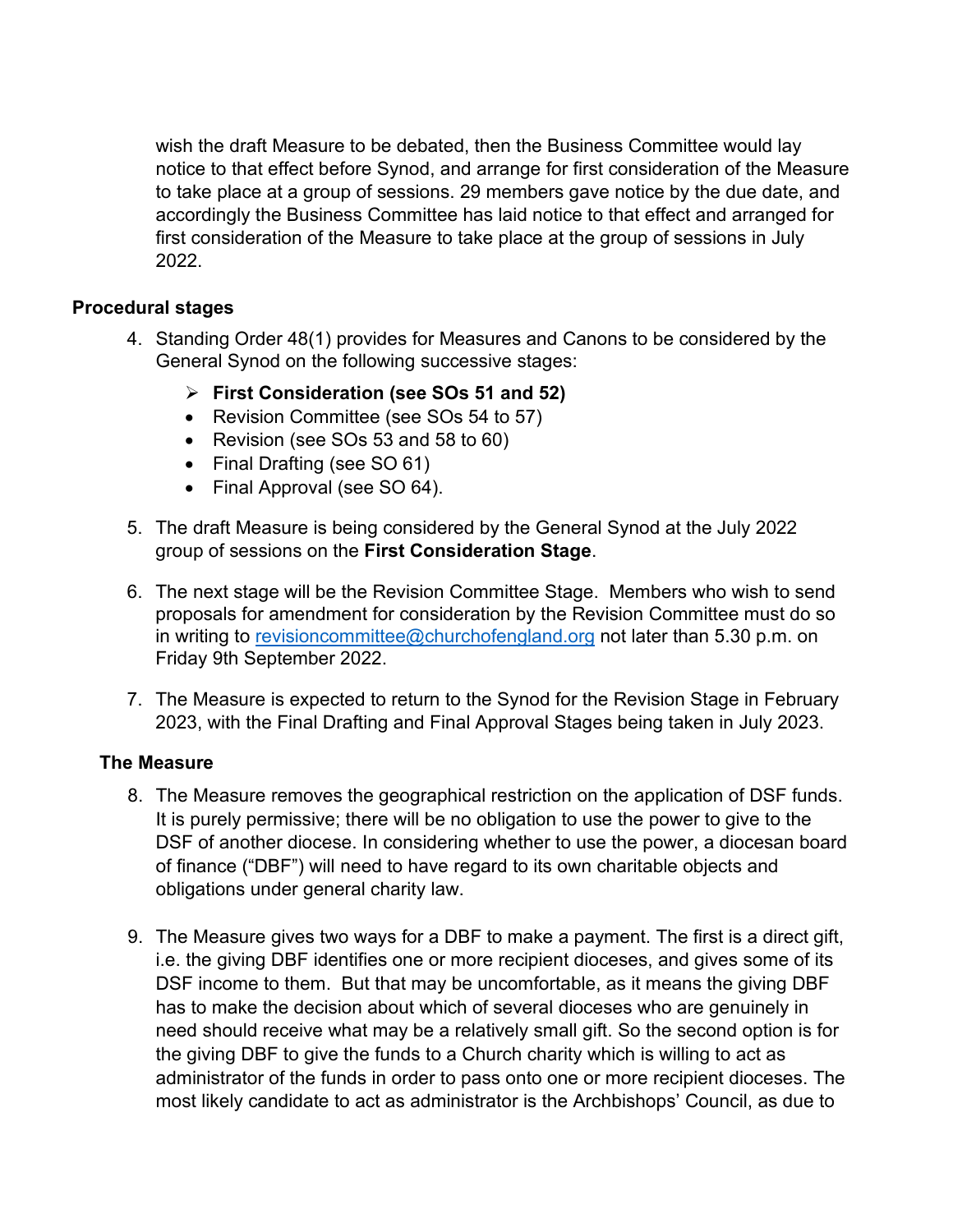its other work at the national level, including the award and distribution of grants to dioceses from funds made available to it by the Church Commissioners, it is wellplaced to identify the most needy recipients. However, other charities may also fulfil this role. Any charity which does accept this role will need to be sure that to do so is within its own charitable purposes.

10.The administrating charity will be able to decide, based on criteria that it will be free to formulate, which diocese(s) should receive the funds. It is expected that the administrating charity will manage the reporting back of the allocation and end use of the funds for the giving DBF. The funds would be transferred first from the giving DBF to the administrator, and then from the administrator to the DSF income account of the recipient diocese, so that its DBF can use the funds for any of the purposes set out in section  $5(1)$ , with the provisions of sections  $5(2)$ – $(4)$ applying in the usual way.

## **Notes on the clauses of the Measure**  *Clause 1 – Distribution of income to other dioceses*

- 9. Clause 1 is the principal provision of the Measure and inserts a new section 5B into the 1953 Measure.
- 10.The new section 5B(1) sets out when the clause applies, namely when there is money standing to the credit of the income account of the diocesan stipends fund of a diocese, which the DBF is satisfied does not need to be applied for a purpose specified in the existing section 5(1) of the 1953 Measure. Those purposes are:
	- a. Providing or augmenting the stipends or other emoluments of incumbents, assistant curates licensed under seal and other persons who are declared by the bishop to be engaged in the cure of souls within the diocese;
	- b. Meeting expenses incurred in repairing and maintaining parsonage houses;
	- c. Paying secondary Class 1 contributions under section 6 of the Social Security Contributions and Benefits Act 1992 in respect of ministers of the Church of England who are not employed under a contract of service; and
	- d. Defraying the expenses incurred by the sequestrators of any benefice in the diocese in the discharge of their functions.
- 11.The section is permissive rather than mandatory; such money may be applied in accordance with the section. The effect is to add to the existing purposes for which the money can be used as set out in the list in section 5(1) of the 1953 Measure.
- 12.The new section 5B(2) sets out the two options which a DBF has, either to transfer the money to the income account of the DSF of another diocese, or to an account held for the purposes of this section by a charity. For the avoidance of doubt, it is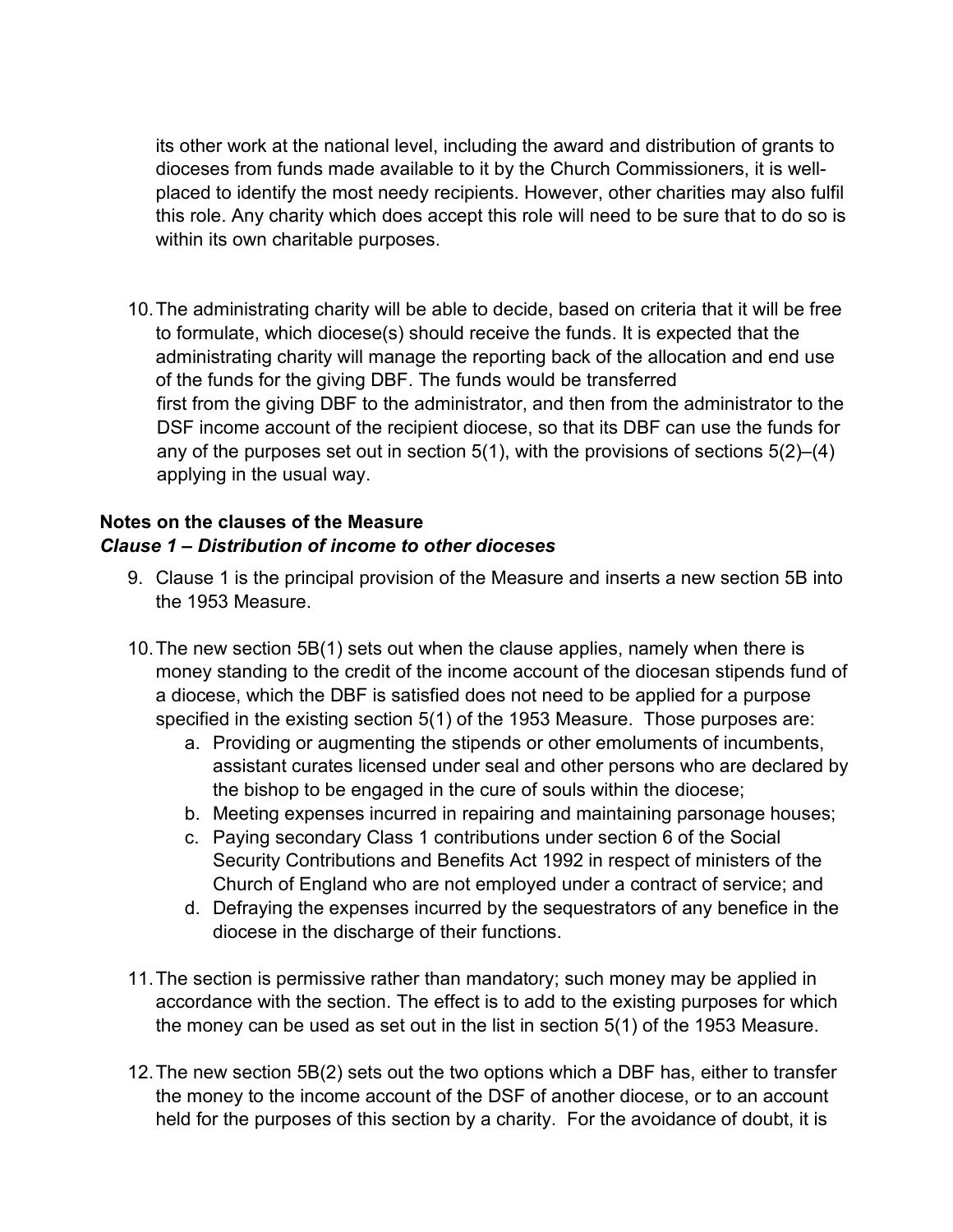provided that such a charity may be one established before or after the passing of this Measure.

13.The new section 5B(3) requires the charity to which the money is transferred to decide which diocese or dioceses to make the transfer to, and then make the transfer or transfers.

## *Clause 2 – Short title, commencement and extent*

- 14.Clause 2(1) provides for the short title of the Measure.
- 15.Clause 2(2) provides for the Measure to come into force on the day on which it is passed (ie the day on which it receives Royal Assent).
- 16.Clause 2(3) provides for the extent of the Measure.

## *Amended text of the Diocesan Stipends Fund Measure 1953*

17.For convenience, the annex contains the full text of the Diocesan Stipends Fund Measure 1953 as it will appear if the changes proposed in this draft Measure are brought into effect. The new text to be inserted is s. 5B, in bold type.

The Legal Office Church House Westminster **Westminster** June 2022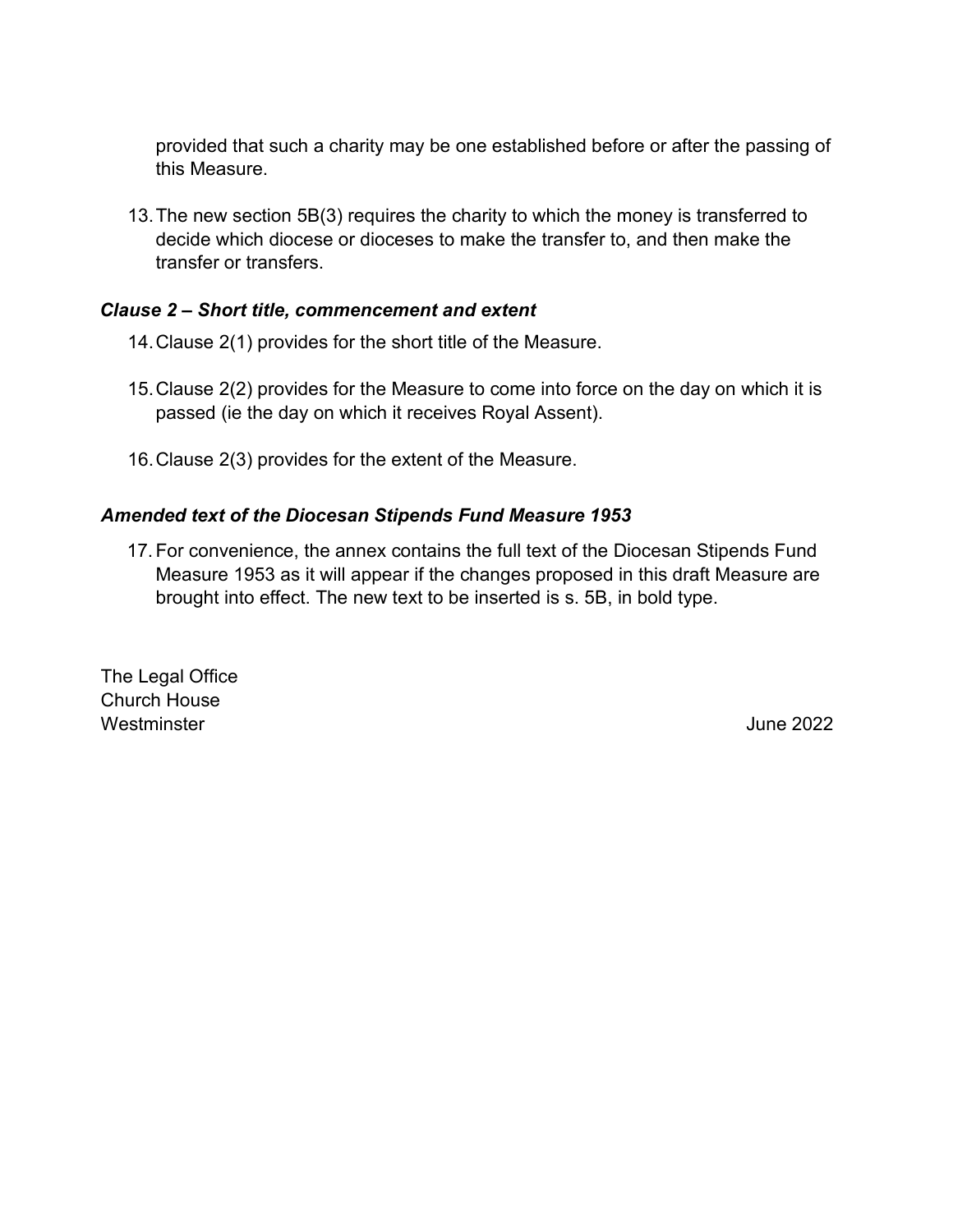## **Annex - Diocesan Stipends Fund Measure 1953 (as amended)**

#### **1 Capital and income accounts of diocesan stipends funds**

The diocesan board of finance of each diocese shall keep two accounts for the diocesan stipends fund, namely, a capital account and income account.

#### **2 Moneys to be allocated to capital and income accounts**

The diocesan board of finance of each diocese shall—

- (a) allocate to the capital account of [the] diocesan stipends fund—
	- $(i) \quad \ldots$
	- (ii) any legacy not expressly directed or declared to be applicable as income and any donation or other contribution expressly directed or declared to be applicable as capital which may from time to time be received for the credit of or be allocated to that fund under the provisions of a pastoral scheme made under the Pastoral Measure 1983 or any other scheme having effect as if it were such a scheme; and
	- (iii) any other money or property received for the credit of that fund which the diocesan board of finance after consultation with the bishop may determine to be of a capital nature; and
	- (iv) any moneys standing to the credit of the income account of the fund which the diocesan board of finance decides to transfer to the capital account of that fund; and
- (b) allocate to the income account of the diocesan stipends fund—
	- $(i) \ldots$
	- (ii) any legacy expressly directed or declared to be applicable as income and any donation or other contribution not expressly directed or declared to be applicable as capital which may from time to time be received for the credit of or be allocated to that fund under the provisions of a pastoral scheme made under the Pastoral Measure 1983 or any other scheme having effect as if it were such a scheme;
	- $(iii) \quad \ldots$
	- $(iv) \dots$  and
	- (v) any other money or property received for the credit of that fund which the diocesan board of finance after consultation with the bishop may determine to be applicable as income.

## **[3** *Repealed***]**

## **4 Application of moneys credited to capital accounts**

(1) Subject to any charges imposed on the capital of the diocesan stipends fund of a diocese by any enactment or any scheme or order made under any enactment, moneys standing to the credit of the capital account of that fund may, at the discretion of the diocesan board of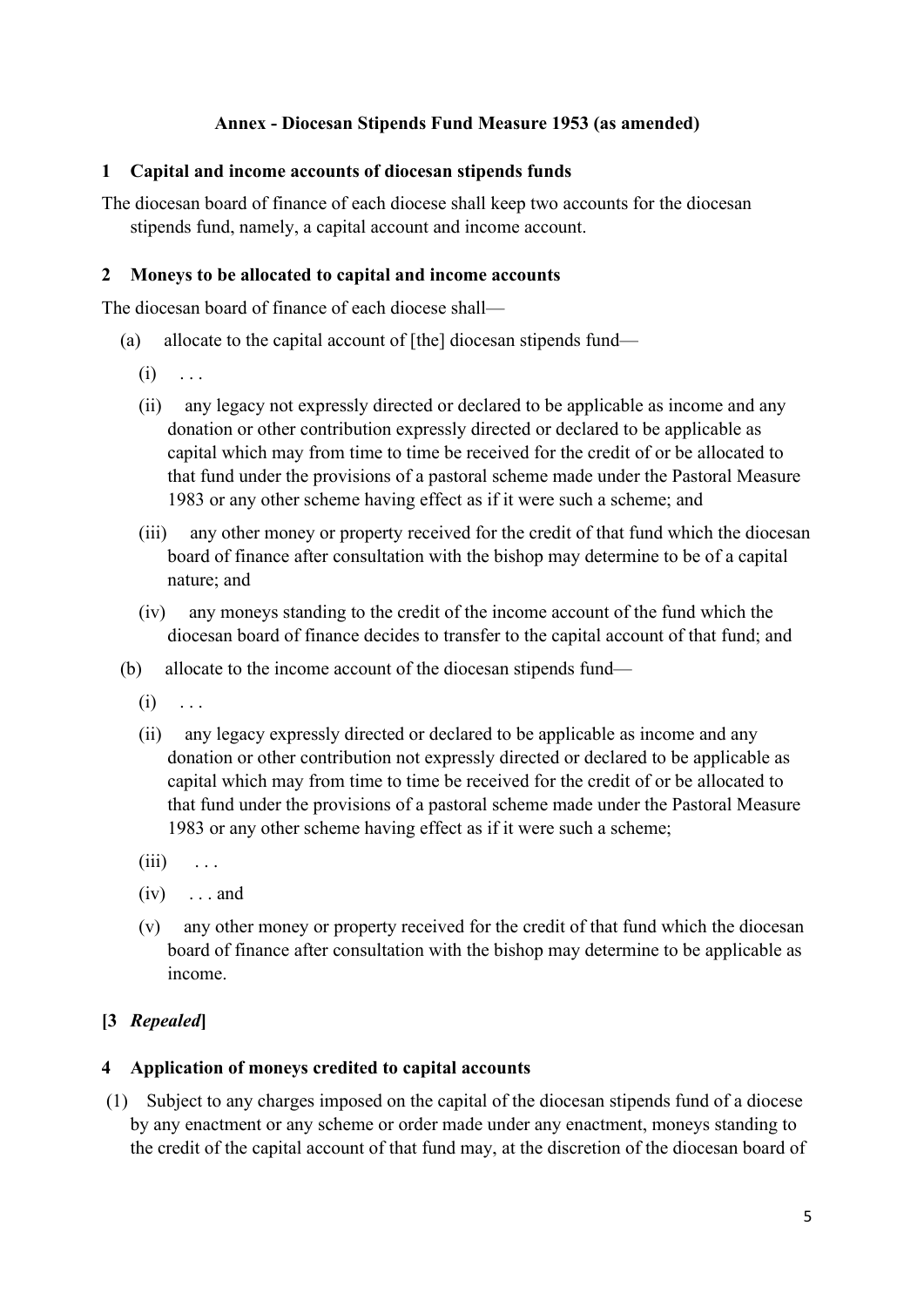finance with the concurrence of the bishop, be applied for any or all of the following purposes—

(a) the acquisition of any land to be held as diocesan glebe land of the diocese by the board or a management subsidiary within the meaning of the Church Property Measure 2018 or investment in any such subsidiary;

 $(aa) \quad \ldots$ 

- (b) the development or improvement of any such land and the safeguarding of the amenities thereof;
- (ba) participation in any collective investment scheme operated for the purposes of this paragraph by the Commissioners;
- (bb) investment in any investments fund or deposit fund constituted under the Church Funds Investment Measure 1958;
- (bc) investment in any investments in which trustees may invest under the general power of investment in section 3 of the Trustee Act 2000 (as restricted by sections 4 and 5 of that Act);
- (c) the discharge of any expense of a capital nature levied under any enactment and payable by the diocesan board of finance as the person for the time being entitled to the interest in any such land by reference to which the expense was levied;
- (d) the discharge of any principal or interest owing in respect of any loan made in respect of any such land;
- (dd) the provision or improvement of parsonage houses; and
- (e) the discharge of any principal or interest owing in respect of any loan made to the board by the Commissioners under section 10(2) or 24 of the Church Property Measure 2018.
- (1A) The proceeds of, or the capital moneys arising from, a sale, exchange or other dealing with investments or deposits made by the diocesan board of finance under subsection (1) less the costs, charges and expenses directly attributable to the transaction in question shall be allocated to the capital account of the diocesan stipends fund.
- (1B) All dividends or other payments in the nature of income received by the diocesan board of finance in respect of the investment or deposit of any moneys standing to the credit of the capital account of the fund shall be allocated to the income account of the fund.
- (2) In this section "development", in relation to a building, includes the division or demolition thereof and "diocesan glebe land" has the same meaning as in the Church Property Measure 2018.

## **5 Application of moneys credited to income accounts**

(1) Subject to any charges imposed on the income of the diocesan stipends fund of a diocese by any enactment or any scheme or order made thereunder, moneys standing to the credit of the income account of that fund shall be applied—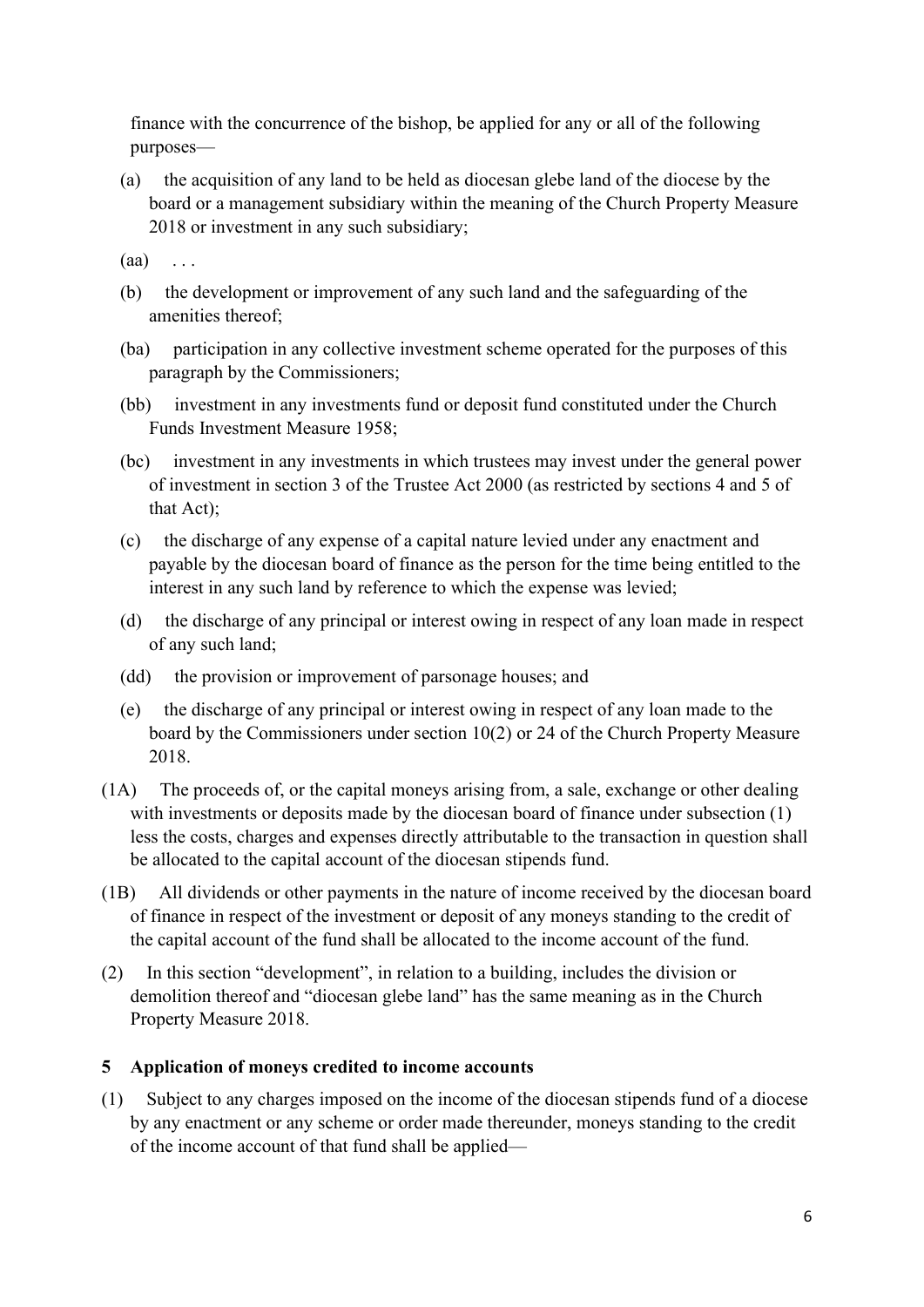- (a) in providing or augmenting the stipends or other emoluments of incumbents, assistant curates licensed under seal and other persons who are declared by the bishop to be engaged in the cure of souls within the diocese;
- (aa) in meeting expenses incurred in repairing and maintaining parsonage houses; and
- (ab) in paying secondary Class 1 contributions under section 6 of the Social Security Contributions and Benefits Act 1992 in respect of ministers of the Church of England who are not employed under a contract of service; and
- (b) in defraying the expenses incurred by the sequestrators of any benefice in the diocese in the discharge of their functions.
- (2) The said moneys shall be so applied in accordance with directions from time to time given, with the concurrence of the Diocesan Board of Finance, by the bishop or a person duly authorised for that purpose by him.
- (3) Before giving any directions under subsection (2) above with respect to the application of the said moneys in providing or augmenting the stipends or other emoluments of the persons mentioned in subsection (1) above, the bishop or the person so authorised shall have regard to any recommendations made by the Central Stipends Authority with respect to the forms and levels of the stipends and other emoluments of those persons.
- (4) Subject to subsection (3) above, the bishop or the person so authorised shall, in determining the directions to be given under subsection (2) above, have regard to any advice given by the Archbishops' Council with respect to the application of the said moneys.

## **5A Total return investment**

- (1) Nothing in this Measure prevents or restricts the diocesan board of finance from making a resolution under section 104A of the Charities Act 2011 in relation to the capital account of the diocesan stipends fund.
- (2) Where the board makes a resolution under that section in relation to that account, the decisions which it may take about the allocation of the unapplied total return from the account (regardless of when it arose) are decisions as to its allocation between the capital account and the income account.
- (3) In their application to the capital account of a diocesan stipends fund, the regulations under section 104B of the Charities Act 2011 have effect with such modifications as are necessary in light of this section.

#### **5B Distribution of income to other dioceses**

**(1) Money standing to the credit of the income account of the diocesan stipends fund of a diocese, and which the diocesan board of finance is satisfied does not need to be applied for a purpose specified in section 5(1), may be applied in accordance with this section.**

- **(2) The diocesan board of finance may transfer the money concerned—**
	- **(a) to the income account of the diocesan stipends fund of another diocese, or**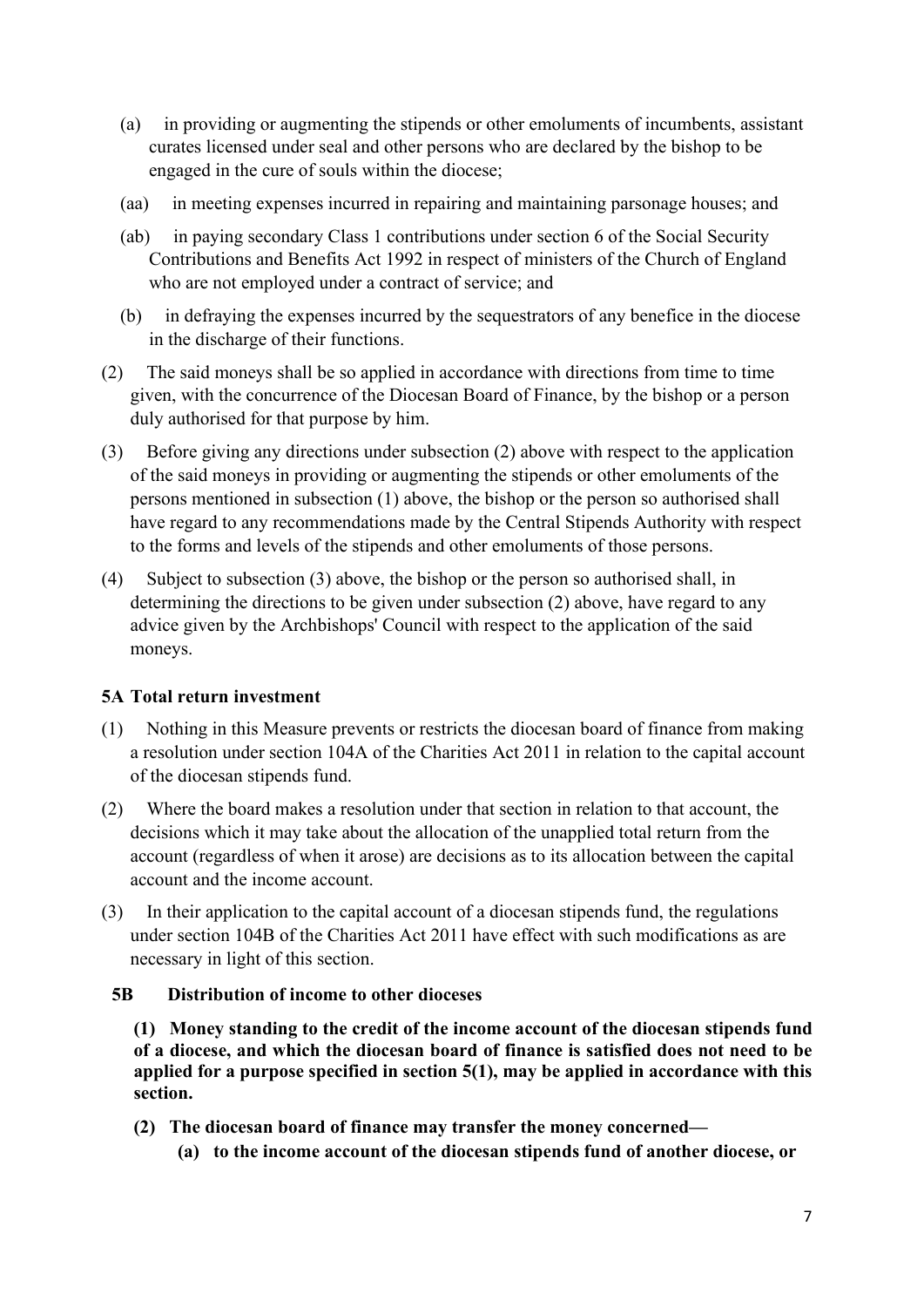**(b) to the account held for the purposes of this section by a charity (whether established before or after the passing of this Measure).**

**(3) Where money is transferred under subsection (2)(b), the charity, having decided to which diocese or dioceses to give the money, must—**

**(a) if it decides to give the money to one diocese only, transfer it to the income account of the diocesan stipends fund of that diocese;**

**(b) if it decides to give separate portions of the money to different dioceses, transfer each portion to the income account of the diocesan stipends fund of the diocese concerned.**

- **[6** *Repealed***]**
- **[7** *Repealed***]**

## **8 Interpretation**

(1) In this Measure the following expressions have the meanings hereby respectively assigned to them—

"the appointed day" means the first day of April next following the passing of this Measure.

"the Measure of 1944" means the Reorganisation Areas Measure 1944.

"the Measure of 1949" means the Pastoral Reorganisation Measure 1949.

"the bishop" means the bishop for the time being of the diocese concerned.

"the diocesan board of finance" means the diocesan board of finance of the diocese concerned.

"parsonage house" has the same meaning as in the Church Property Measure 2018.

(2) In paragraph (c) of sub-section (1) of section seventeen of the Measure of 1944 and in sub-section (7) of section five and sub-section (4) of section twelve of the Measure of 1949 and in this Measure the expression "year" means a period of twelve months beginning on the first day of April in any year and ending on the thirty-first day of March in the year following.

## **9 Provisions as to diocesan boards of finance not regularly constituted**

- (1) Where in any diocese there is a board of finance which, though not duly constituted in accordance with the provisions of the Diocesan Boards of Finance Measure 1925, is recognised for the purpose of this Measure as being the diocesan board of finance, the provisions of this Measure shall apply in relation to that diocese as if the said board had been duly constituted.
- (2) In this section the expression "recognised" means recognised by a certificate signed by the bishop and registered in the diocesan registry.

# **[10** *Repealed***]**

## **11 Short title and commencement**